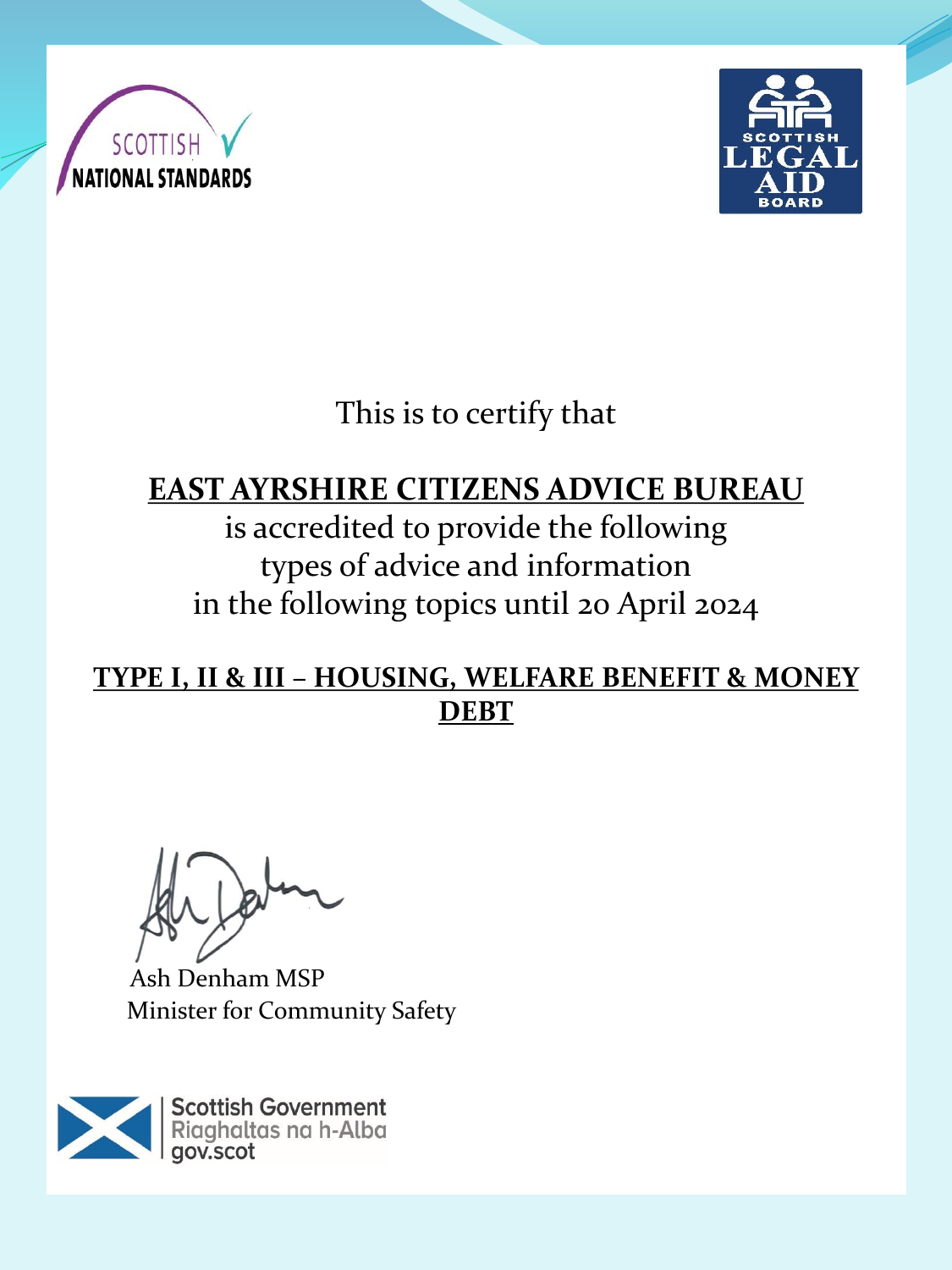## **2 Housing Specific Competences**

- 2.1 Rent Arrears Type III
- 2.2 Mortgages & Secured Loans Type III
- 2.3 Universal Credit for housing costs and Housing Benefit Adviser competences – Type III
- 2.4 Disrepair in Rented Housing Type III
- 2.5 Housing Options Type III
- 2.6 Discrimination in Housing Type II
- 2.7 Eviction Type III
- 2.8 Anti-Social Behaviour Type II
- 2.9 Harassment and Illegal Eviction– Type II
- 2.10 Homelessness Type III
- 2.11 Relationship Breakdown Type II
- 2.12 Rent: Private Sector Type III
- 2.13 Security of Tenure Type III
- 2.14 Statutory Tenancy Rights Type III
- 2.15 Repair and Improvement Grants Type II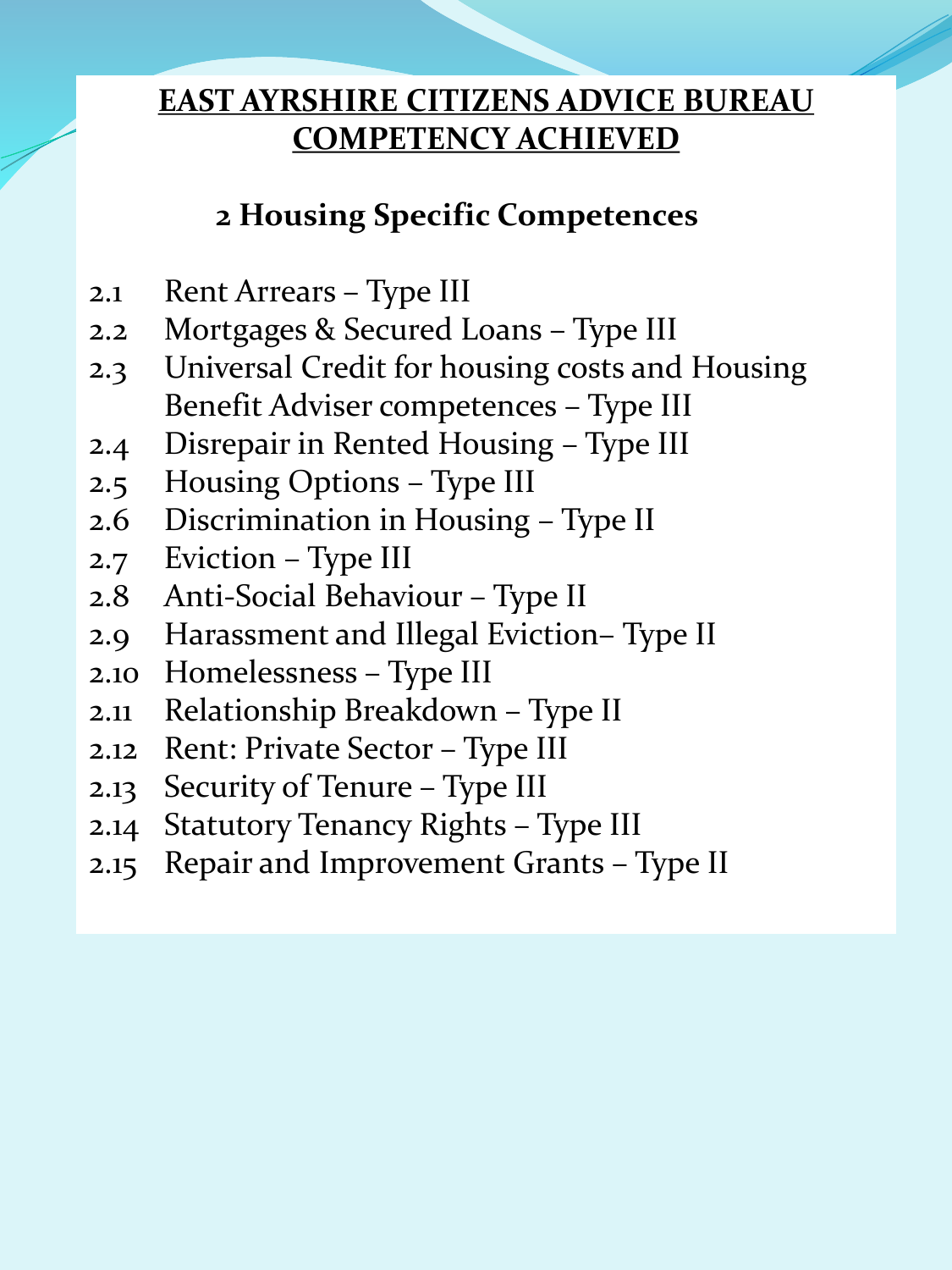# **3 Money and Welfare Benefits Related to Advice Competences – Foundation Knowledge**

- 3.1 Administrative Structure of the Benefits and Tax Credits Systems – Type III
- 3.2 National Insurance Scheme Type II
- 3.3 Claims & Backdating Type III
- 3.4 Decision-Making, Disputes and Appeals Type III
- 3.5 Benefit & Tax Credit Overpayments Type III
- 3.6 Assessment, Initial Decision-Making & Holding Activity in Debt Cases – Type II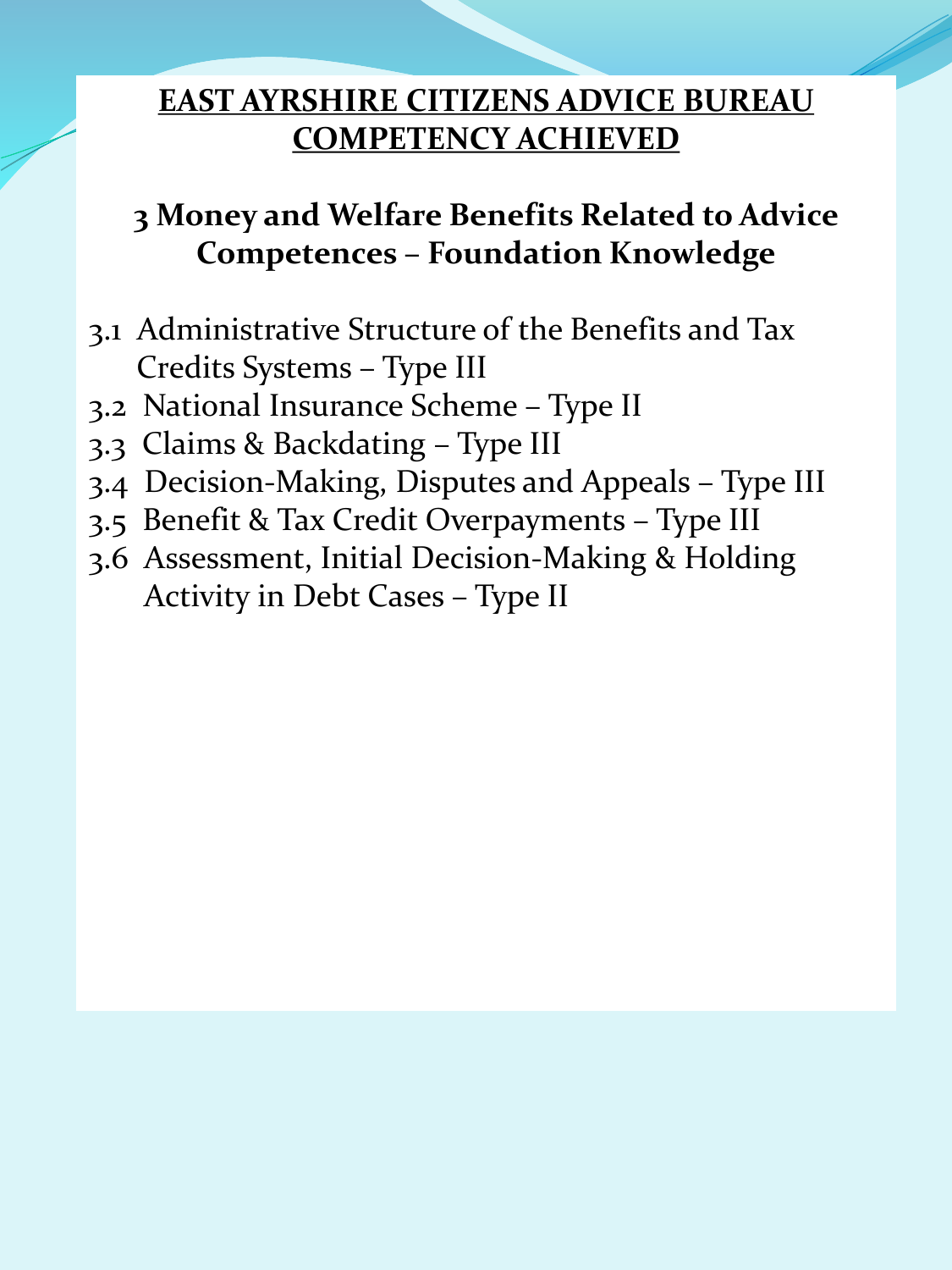# **4 Money and Welfare Benefits Related Advice Competences – Specialist Areas**

- 4.1 Means-Tested Benefits Type III
- 4.2 Universal Credit Type III
- 4.3 Tax Credits Type III
- 4.4 The Social Fund & the Scottish Welfare Fund. Type III
- 4.5 The Impact of Work on Benefits Type III
- 4.6 Child Element of Universal Credit, Child Benefit, Kinship Care Allowance & Guardian's Allowance – Type III
- 4.7 State Retirement Pension Type III
- 4.8 Personal Independence Payment, Disability Living Allowance & Attendance Allowance – Type III
- 4.9 Benefits for People who have Limited Capability for Work – Type III
- 4.10 Benefits for Industrial Injury and Disease Type III
- 4.11 Benefits for Veterans Type III
- 4.12 Carers Allowance Type III
- 4.13 Jobseeker's Allowance– Type III
- 4.14 Benefits for Maternity, Paternity and Adoption Type III
- 4.15 Bereavement Benefits Type III
- 4.16 Benefits for People in Public Care Type II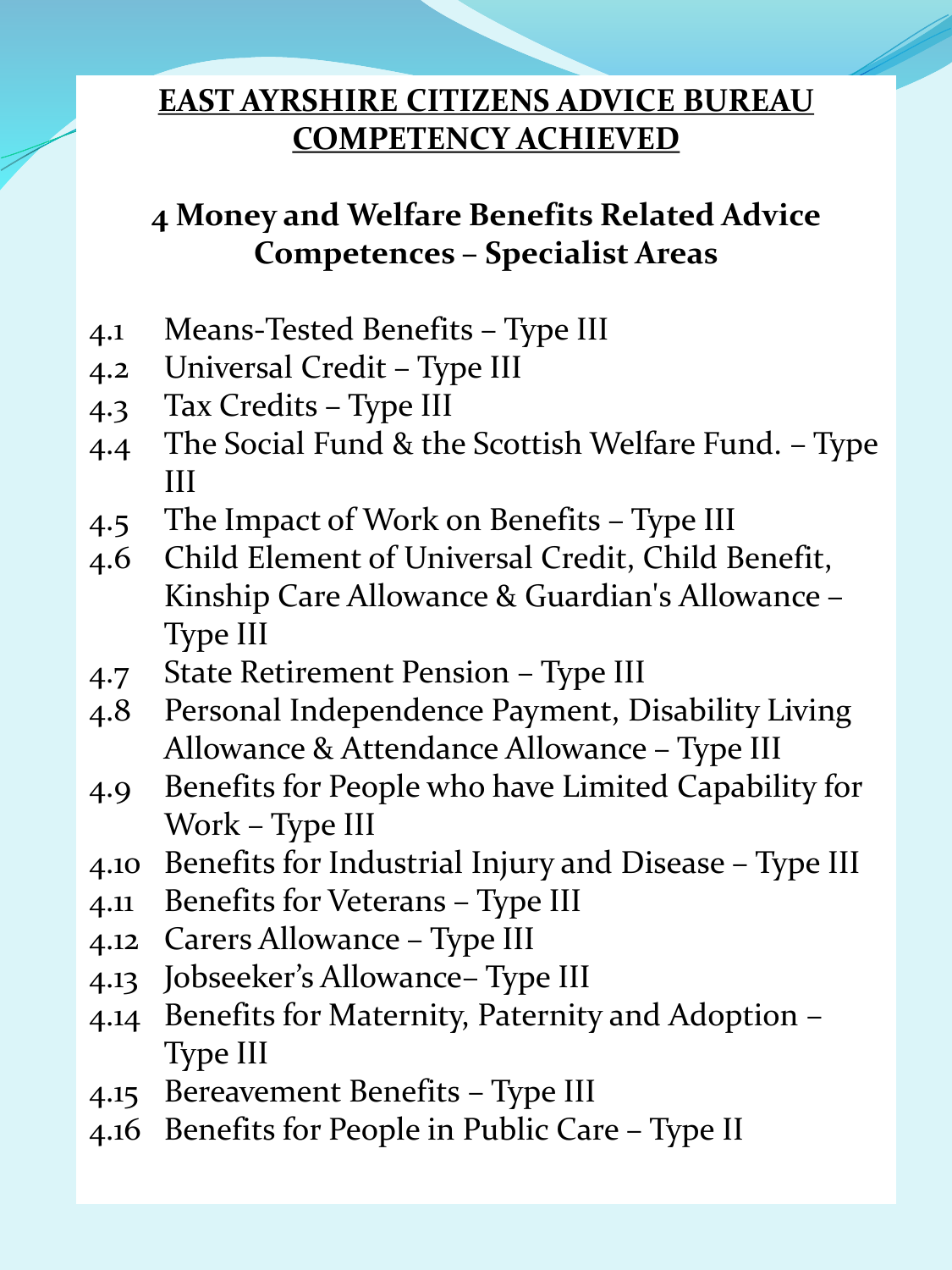## **4 Money and Welfare Benefits Related Advice Competences – Specialist Areas Cont.**

- 4.17 Benefits for Students Type II
- 4.18 Benefits for People from Abroad and/or who are Subject to Immigration Control – Type I
- 4.19 Ancillary Benefits Type III
- 4.20 Financial Statements Type III
- 4.21 Liability for Debts, Extortionate Credit, Unfair Contract Terms, Unenforceable Debts, Creditor Malpractice, Codes of Practice, etc – Type III
- 4.22 Identifying & Agreeing Options in Debt Cases – Type III
- 4.23 Negotiating & Making Offers to Creditors– Type III
- 4.24 Diligence, Diligence Stoppers and Court Proceedings – Type III
- 4.25 Bankruptcy & Trust Deeds– Type III
- 4.26 The Debt Arrangement Scheme– Type III
- 4.27 Recalls & Appeals against Court Decrees and Orders – Type III
- 4.28 Utility Debts Type III
- 4.29 Local and national Tax Debts Type II
- 4.30 Rent Arrears Type III